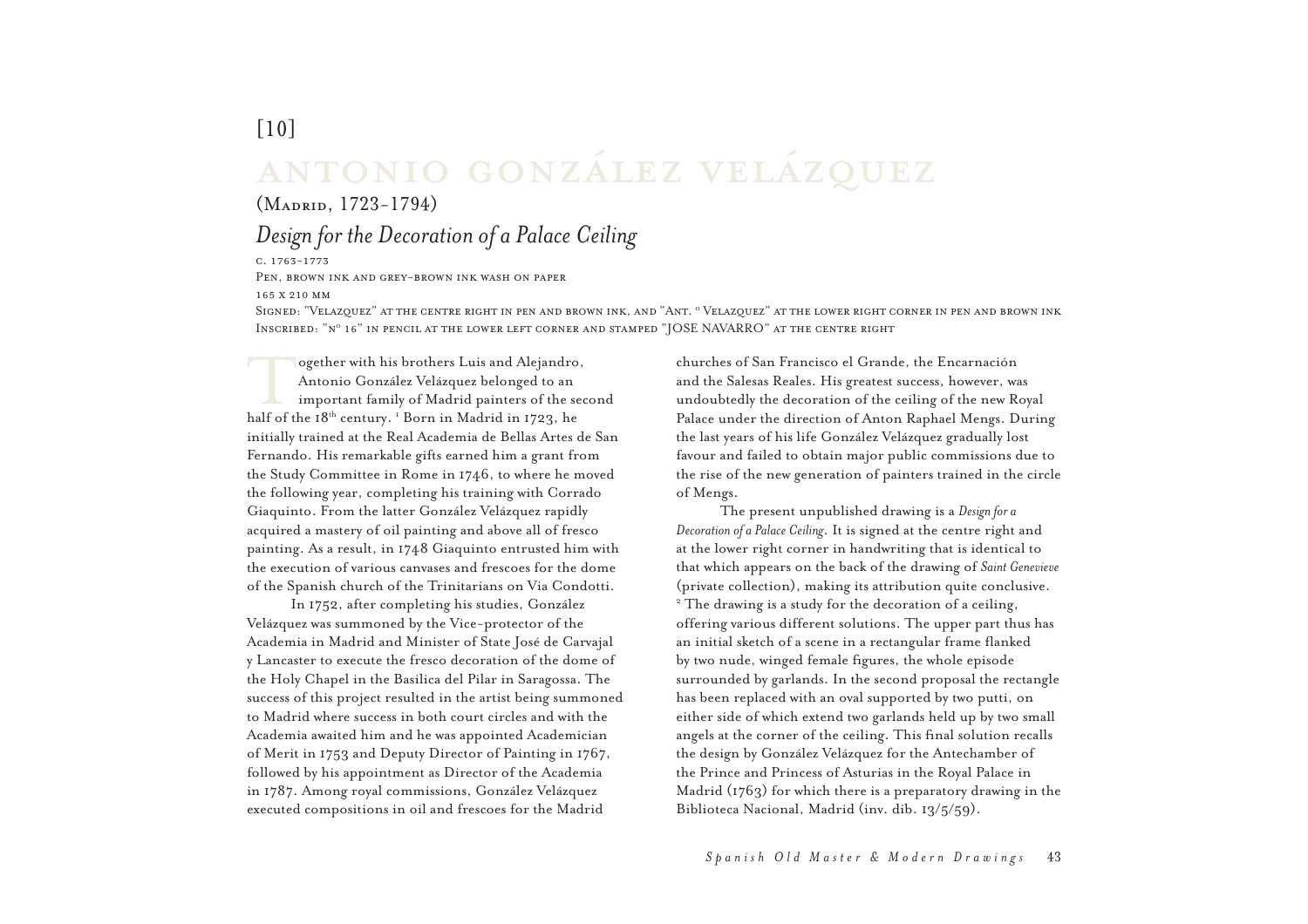

Antonio González Velázquez, *Study of Angels. M*adrid, Biblioteca Nacional (inv. dib. 13/5/59)

While the intended destination of this design is not known, the richness of the exuberant decoration suggests that it may have been one of the royal residences in which the artist worked, perhaps the Royal Palace in Madrid or the palace at El Pardo. With regard to the former, González Velázquez designed a total of six rooms, working alone or with his brother Luis.<sup>3</sup> Antonio worked on the Chamber of the Queen Mother's Apartments between 1763 and 1765, on the Second Antechamber of the Infante Don Luis (c. 1765), 4 and on the Antechamber of the Prince and Princess of Asturias (1763). At the same date his brother Luis painted the now lost ceiling of the First Antechamber of the Infante Don Luis. There would therefore have been two more designs to complete the list of projects referred to in Sabatini's account (see note 3) and it is possible that the present drawing may correspond to the now lost decoration of one of the private rooms in the Royal Palace, a building that has undergone numerous transformations over the years.

- 1 On the artist, see Ceán Bermúdez (1800), vol. II, pp. 221-224; Arnáiz (1999); Pérez Sánchez (2006), pp. 75-77 and Urrea (2006), pp. 175-179.
- $\overline{2}$ For that drawing, see Arnaiz (1999), p. 127, cat. no. D 15.
- 3 As described in an account written in 1772 by Francisco Sabatini that clearly states that Antonio and Luis painted "six ceilings in public and private rooms, in different corridors and apartments of Their Majesties and Their Royal Highnesses". See Arnaiz (1999), pp. 54-55 and 248-249, doc. 36.

The second possible destination, that of the palace at El Pardo, had a building in its gardens known as the Gallinero which was erected on the orders of the Prince of Asturias. Prior to the construction of the present Casita [small recreational palace] at El Pardo, the architect Manuel López Corona designed a country house for the Prince of Asturias (the future Charles IV) between 1769 and 1772.<sup>5</sup> It had about six rooms including the Dining Room, the ceiling of which was painted by González Velázquez between May and August 1773. <sup>6</sup> The fact that the present design clearly relates to a small room of the type to be found in that original country retreat suggests that this could be a preparatory design for its decoration. A telling comparison can be made with the designs of 1786 by the French decorator Jean-Démosthène Dugourc for the Casitas at El Escorial and El Pardo, suggesting that the present drawing is for a similar type of small room. For all the above reasons the present drawing should be dated between 1763 and 1773 at the time when González Velázquez was working on these royal residences.

- There is some debate about this room, which is also attributed to Luis. See Sáncho Gaspar (2004), p. 146.
- 5 See Moreno Villa (1932), pp. 259-263 and Sancho Gaspar (2005), pp. 231-232.
- $6$  Jordán de Urríes (2009), pp. 59 and 73, note 30. With thanks for his suggestion that the present drawing may refer to that room.